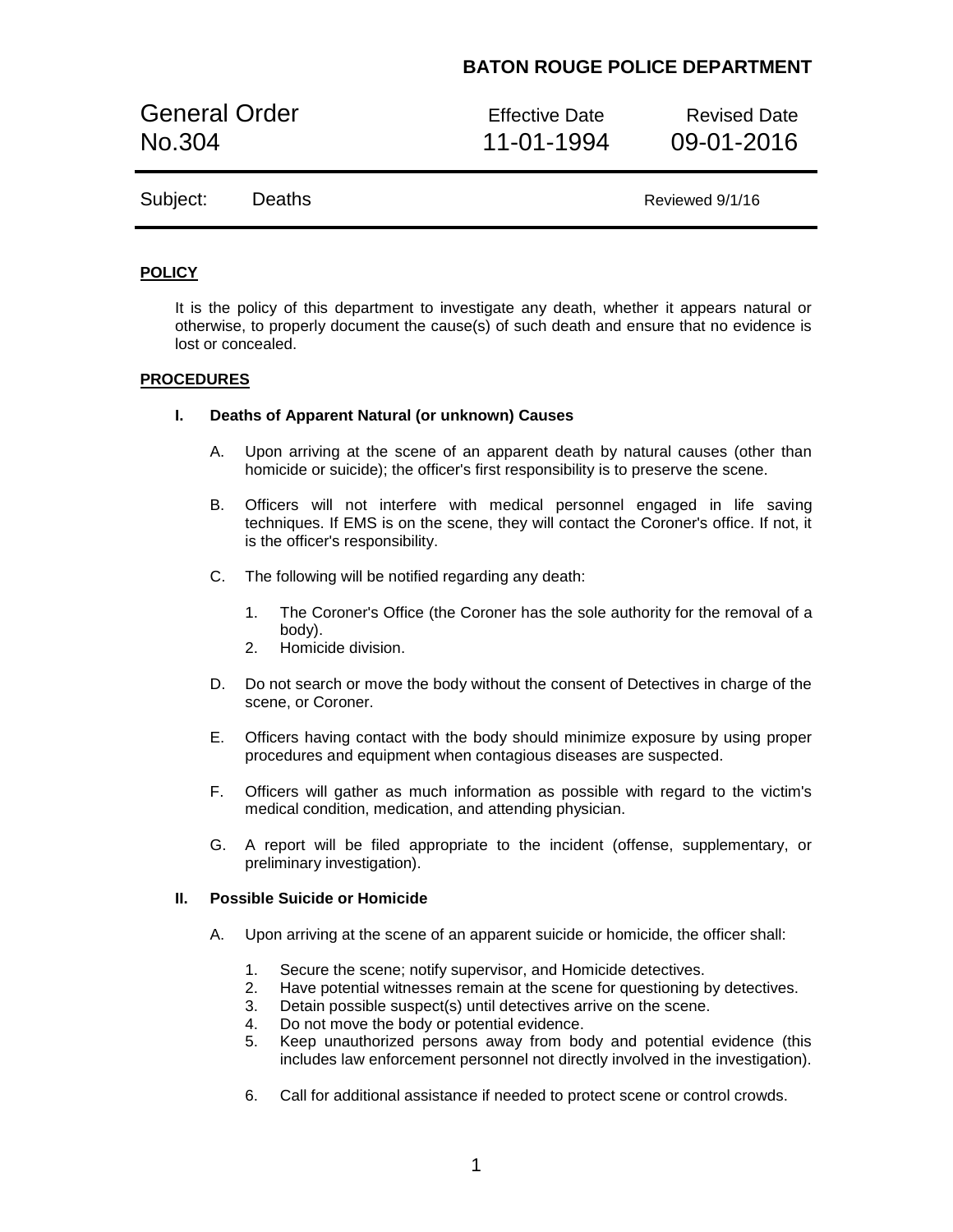# **BATON ROUGE POLICE DEPARTMENT**

General Order **Effective Date** Revised Date No.304 11-01-1994 09-01-2016

|  | Subject: Deaths | Reviewed 9/1/16 |
|--|-----------------|-----------------|
|--|-----------------|-----------------|

- 7. Call for crime scene personnel.
- 8. Advise the Communications Center to notify Coroner, District Attorney, and Media Relations.
- 9. Collect as much information as possible.
- 10. File the appropriate report (supplemental, preliminary, or offense).

#### **III. Traffic Fatality/Possible Fatality**

Upon arriving at the scene of an apparent traffic fatality the officer will follow the same procedures as in the preliminary investigation of a homicide or suicide (II.A, above). However the Traffic Homicide Unit will conduct the follow-up investigation. Refer to G.O. 225; section II, for additional information.

## **IV. Supervisor Responsibility**

Major incidents require the on-scene response by a supervisor. It will be the responsibility of the supervisor to assign tasks to field personnel to secure the scene, establish crowd control or complete the investigation as quickly and thoroughly as possible. The supervisor will coordinate the response of emergency services, investigative services and any other service which may be needed.

### **V. Notifying Next-of-Kin for Civilians When Fatalities or Serious Injuries Have Occurred**

- A. If the fatality/injury is the apparent result of foul play, the investigating detective(s) will be responsible for notifying the deceased/injured person's next-of-kin.
- B. If the fatality/injury is the result of a traffic accident, the supervisor at the scene may notify the deceased/injured person's next-of-kin or may designate a subordinate officer to make the notification.
- C. In the event an officer has been dispatched relative to emergency notification generated by a phone-in report, the officer will:
	- 1. Attempt to contact a relative or neighbor of the next-of-kin to be notified who is willing to accompany the officer to the residence of the next-of-kin (if the relative or neighbor can be located within a reasonable amount of time).
	- 2. Make as direct a statement as possible to the survivor; do not give them false hope.
	- 3. Make the notification inside their place of residence, not outside or on the doorstep.
	- 4. Remain on the scene long enough to determine if the survivor(s) are emotionally stable and not a danger to themselves.